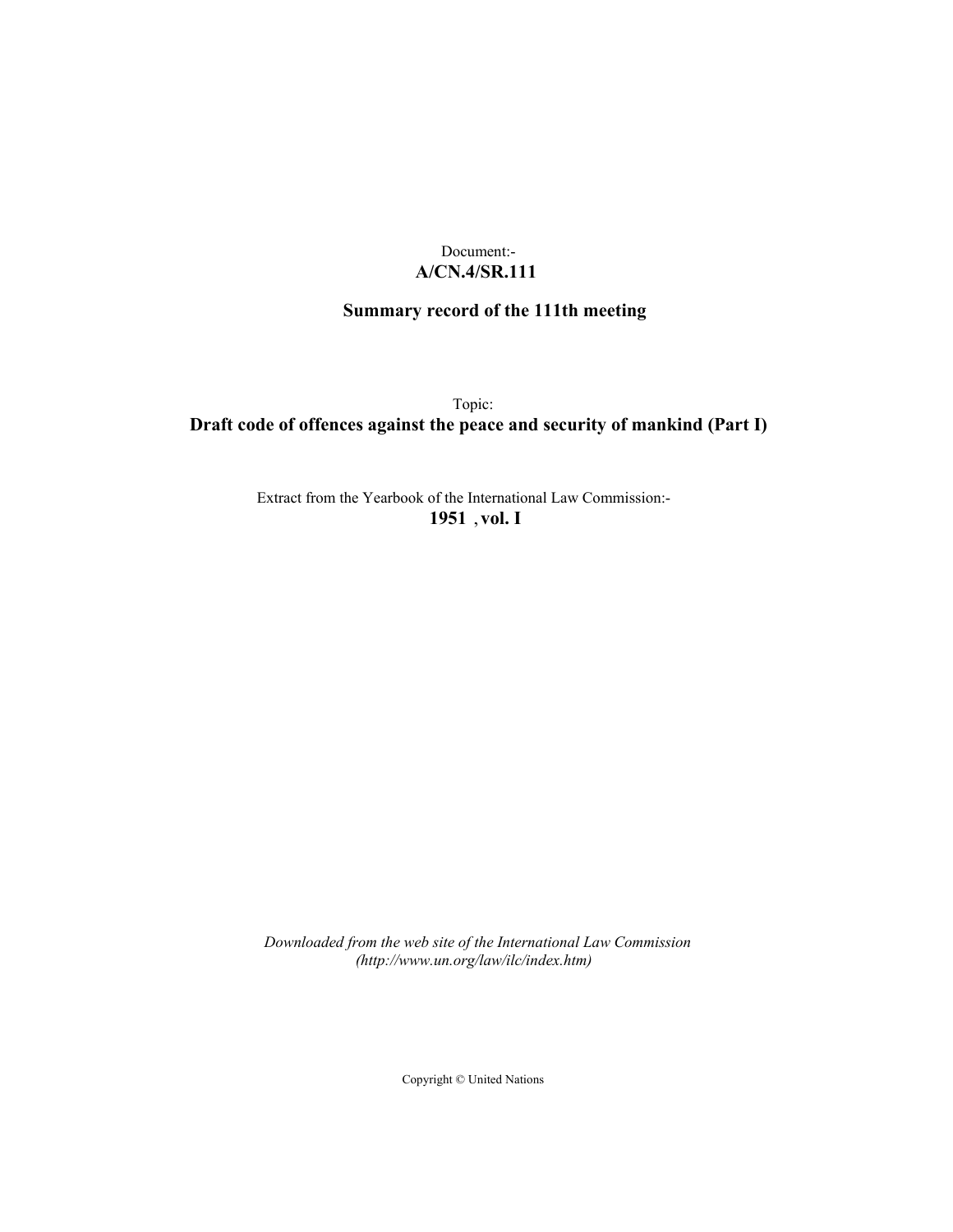*Page*

## 111th MEETING

*Tuesday, 26 June 1951, at 9.45 a.m.*

#### **CONTENTS**

| Preparation of a draft code of offences against the peace and<br>security of mankind; report by Mr. Spiropoulos (item 2 ( <i>a</i> )<br>of the agenda) $(A/CN.4/L.15)$ (continued) |      |
|------------------------------------------------------------------------------------------------------------------------------------------------------------------------------------|------|
| Text of the draft code (continued)<br>Articles 5, 6 ( <i>resumed</i> ) and 7.                                                                                                      | -247 |
| Preparation of a draft convention $\ldots$ , $\ldots$ , $\ldots$                                                                                                                   | 248  |
| Introduction (resumed from the 106th meeting)<br>Paragraph $6(d)$ (resumed from the 106th meeting). 251                                                                            |      |
| Text of the draft code (resumed)<br>Article on penalties. $\ldots$ $\ldots$ $\ldots$ $\ldots$ $\ldots$ $\ldots$ 252                                                                |      |
| Introduction (resumed)<br>Paragraph 1 (resumed from the 106th meeting) $\ldots$                                                                                                    | 256  |

*Chairman:* Mr. James L. BRIERLY *Rapporteur:* Mr. Roberto CORDOVA

#### *Present:*

*Members:* Mr. Ricardo J. ALFARO, Mr. Gilberto AMADO, Mr. J. P. A. FRANÇOIS, Mr. Shuhsi Hsu, Mr. Manley O. HUDSON, Mr. Fans EL KHOURY, Mr. A. E. F. SANDSTRÖM, Mr. Georges SCELLE, Mr. Jesús Maria YEPES.

*Secretariat:* Mr. Ivan KERNO, Assistant Secretary-General in charge of the Legal Department; Mr. Yuen-li LIANG, Director of the Division for the Development and Codification of International Law, and Secretary to the Commission.

## **Preparation of a draft code of offences against the peace and security of mankind: report by Mr. Spiropoulos (item 2** *(a)* **of the agenda) (A/CN.4/L.15)** *<sup>1</sup> (continued)*

#### TEXT OF THE DRAFT CODE

ARTICLES 5, 6 (*resumed*)<sup>2</sup> AND ARTICLE 7<sup>3</sup>

1. Mr. HUDSON proposed the deletion of articles 5, 6 and 7.

2. Mr. YEPES said he could not support Mr. Hudson's proposal and would like to know the grounds on which it was based. Article 5, in particular, was very important, since it was in a sense a reminder that the Commission had approved the principle of the establishment of an international criminal court and regarded the latter as not only possible but also desirable. It was to be hoped that an international criminal court would eventually be established before which States could bring criminals who violated international peace and security.

3. The CHAIRMAN said that, should the Commission decide not to retain articles 5, 6 and 7, the Commission's report to the General Assembly would contain an explanation of the decision.

4. Mr. KERNO (Assistant Secretary-General) pointed out that, at the previous meeting, Mr. Sandstrom had quoted paragraph 156 of the report of the International Law Commission covering its second session, in which it was stated that, pending the establishment of a competent international criminal court, implementation would have to be achieved through the enactment by the States adopting the code of the necessary legislation for the trial and punishment of persons charged with offences under the code. He presumed that, in the event of the Commission deciding in favour of Mr. Hudson's proposal, its finding of the previous year would still hold good.

5. Mr. SCELLE fully agreed with Mr. Yepes. Whenever the Commission reconsidered a question it reversed its decisions. It was caught in a vicious circle and the hesitancy it displayed was a confession of impotence. In its present form the draft code added little to the formulation of the Nurnberg Principles.

6. Mr. ALFARO, while agreeing with Mr. Yepes and Mr. Scelle, recognized that articles 5, 6 and 7 had no real place in a criminal code. Since a convention would have to be prepared in order to enable the draft code to be adopted, those three articles could be included in that convention. The Commission might explain in a comment that it had decided not to retain articles 5, 6 and 7 on the ground that they were more suitable for a convention.

7. Mr. FRANCOIS, while emphasizing the importance of articles 5, 6 and 7, agreed with Mr. Alfaro that they were out of place in a criminal code and should be included in regulations governing criminal procedure, which would of course also contain many other articles.

8. Articles 5 and 6 were incomplete and defective; but that was a matter with which the Commission could not deal in detail at that stage. He supported Mr. Hudson's proposal that articles 5, 6 and  $\overline{7}$  should be deleted, but thought that the grounds for the deletion should be explained in the commentary.

9. Mr. AMADO would have liked to support Mr. Scelle and Mr. Yepes in that particular case, but felt regretfully obliged to vote for Mr. Hudson's proposal.

10. The General Assembly had directed the Commission to prepare a draft code of offences against the peace and security of mankind, indicating clearly the place to be accorded to the Nurnberg Principles in that draft code. The Commission had performed its task, except that it had not clearly indicated that place. It had endeavoured to frame the code of offences against the peace and security of mankind, defined those offences and stated that the code must be implemented. Weakness was the sole reason for its inclusion of articles 5, 6 and 7 in the draft code.

11. In short, the Commission had assumed a task which did not concern it when it began to study the question of the implementation of the draft code. The articles which specified the liability of the criminals

<sup>&</sup>lt;sup>1</sup> See summary record of the 106th meeting, footnote 8.

<sup>2</sup>  *Ibid.,* 110th meeting, paras. 83-134.

<sup>3</sup> Article 7 read as follows :

<sup>&</sup>quot; Disputes between the States which adopt the present Code relating to the interpretation or application of the provisions of the Code may be brought before the International Court of Justice by an application of any party to the dispute."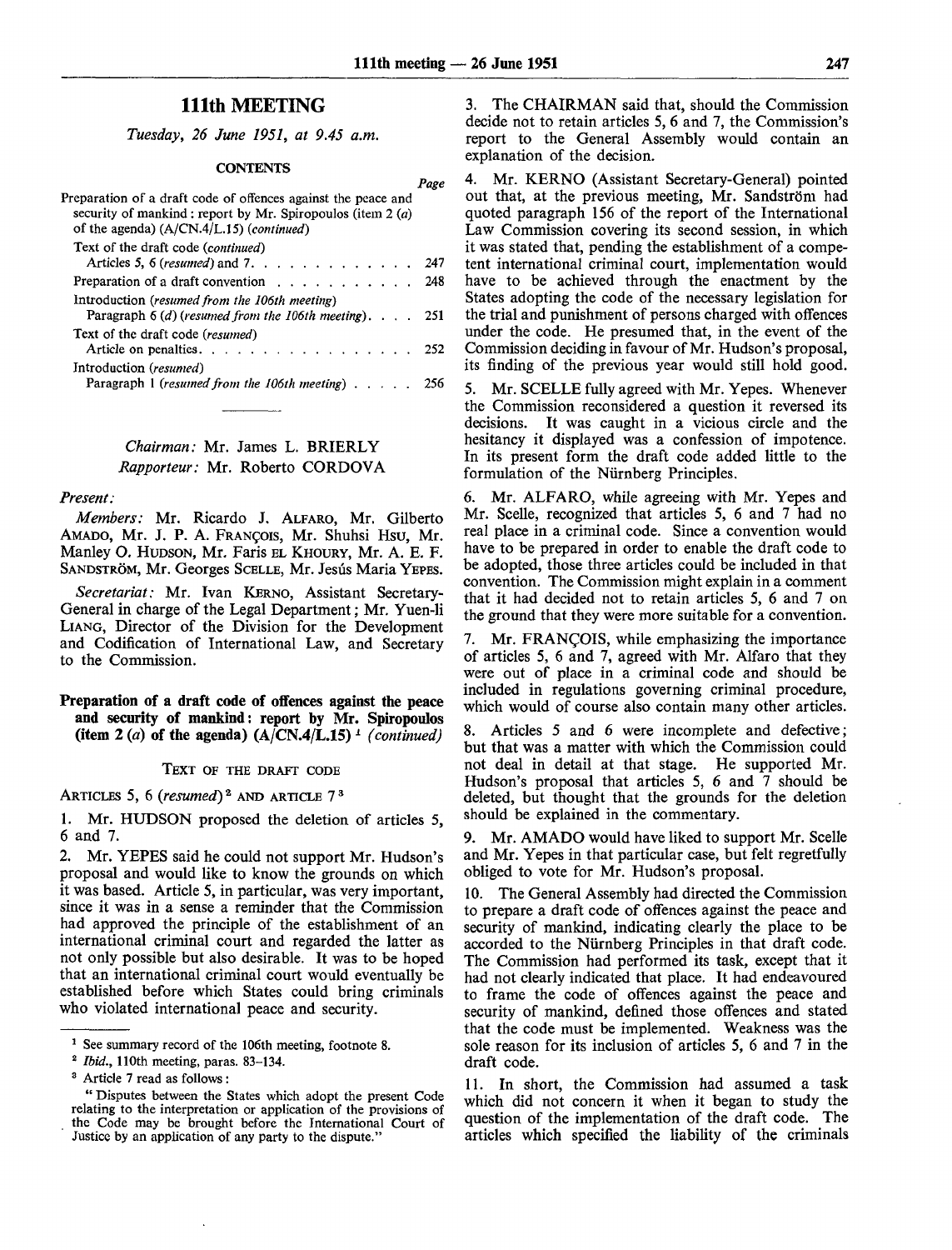certainly required expansion. But he thought that articles 5, 6 and 7 were out of place in the draft code.

12. He would be regretfully obliged to vote for the deletion of articles 5, 6 and 7, on the understanding that a comment on implementation would appear in the draft code.

13. Mr. YEPES said that the fact that the articles under discussion were certainly imperfect and in need of amendment was no reason for deleting them. It was obvious that the draft code would not be approved by governments in its existing form and should be incorporated in a convention, but he saw no reason why the articles under discussion should not be submitted to the General Assembly and to governments.

14. Mr. EL KHOURY considered that, properly speaking, articles 5 and 6 had no place in a criminal code, since they were administrative articles which would be more appropriate in a code of criminal procedure or a convention. It was understood that a convention would be required in order to enable the code to be implemented. The Commission had the necessary authority, under one of the articles of its statute, to prepare such a convention. Another article of its statute provided that the Commission might recommend the General Assembly to summon a conference to conclude a convention. He proposed that the Commission submit such a recommendation to the Assembly.

15. Mr. HSU favoured the retention of articles 5, 6 and 7. The difference between a code and a convention was only one of form. What mattered was the spirit informing the instrument. He was afraid that the deletion of articles 5 and 6 might be interpreted as evidence of a lack of faith in the establishment of the international criminal court and thus a retreat from the previous year's decision.

16. Mr. CORDOVA thought it preferable that articles 5, 6 and 7 should be included in a convention. He was afraid governments might have doubts as to their exact interpretation if they were included in a code.

17. Furthermore, it must not be overlooked that the draft code was incomplete; in his view, it should include a section on penalties, and the Commission could not recommend its adoption until it was complete. The result of leaving each government free to choose the penalties for the various crimes covered by the draft code was bound to be chaos.

18. When the Commission had completed the draft code it could communicate it to governments for their comments and follow the procedure set out in article 23 of its statute.

*It was decided, by 7 votes to 4, to delete articles 5, 6 and 7.*

## PREPARATION OF A DRAFT CONVENTION

19. Mr. EL KHOURY said that he had voted for the deletion of articles 5, 6 and 7 because he hoped for their incorporation in a convention. He would repeat that the Commission should examine the question of preparing a convention, without which the draft code would remain a dead letter. The appropriate procedure was stated in articles 15 and 23 of the Commission's statute. Mr. YEPES said that it would, of course, be mentioned in the comments on the draft code submitted to the General Assembly that the deletion of article 5 did not represent a retreat by the Commission, which did not despair of the eventual establishment of an international criminal court.

21. Mr. ALFARO, agreeing with Mr. YEPES, said that articles 5, 6 and 7, which the Commission had just decided to delete, should be reproduced in the report of the Commission covering its third session. It should also be stated in the same report that those articles ought to be incorporated in a convention for the implementation of the draft code.

22. The CHAIRMAN pointed out that the question of the implementation of the draft code pending the establishment of an international jurisdiction was dealt with in paragraph 6 *(d)* of the introduction to document A/CN.4/L.15.<sup>4</sup> But the report would, of course, contain a more detailed explanation.

23. Mr. KERNO (Assistant Secretary-General) thought the Commission should next decide whether it would submit the draft code to governments or to the General<br>Assembly. The Commission's report to the General The Commission's report to the General Assembly should include comments and, among them, one emphasizing the deletion of articles 5, 6 and 7. 24. Although the Commission's present task might be regard as a special one, he himself thought that the procedure set forth in article 16, sub-paragraphs *(g)* and *(h),* of the Commission's statute should be followed, namely, that " when the Commission considers a draft to be satisfactory, it shall request the Secretary-General to issue it as a Commission document" and " shall invite the Governments to submit their comments on this document within a reasonable time."

25. Mr. LIANG (Secretary to the Commission) said that he had discussed the matter in the previous year with the Special Rapporteur, who had agreed with Mr. Kerno and himself that the preparation of a draft code of offences against the peace and security of mankind was an aspect of the " progressive development of international law", in that it concerned a subject on which the "law had not yet been sufficiently developed in the practice of States ". The question was therefore not one of codification, although the word " code" had been used. There being no general agreement that the Commission was engaged on a special task, in performing which it need not follow the procedures set forth in its Statute, article 16 of the Commission's statute ought to apply. But account must also be taken of article 15 since, as Mr. el Khoury had said, the draft code could only be implemented by means of a convention.

26. Without articles 5, 6 and 7, the draft code would be neither a convention nor a code, but a skeleton. A large number of additional articles was required and the instrument would have to take the form of a convention. It would therefore be illogical to follow the procedure set forth in article 16 of the statute and at the same time to disregard the provisions of article 15.

<sup>&</sup>lt;sup>4</sup> See text in summary record of the 106th meeting, footnote 15.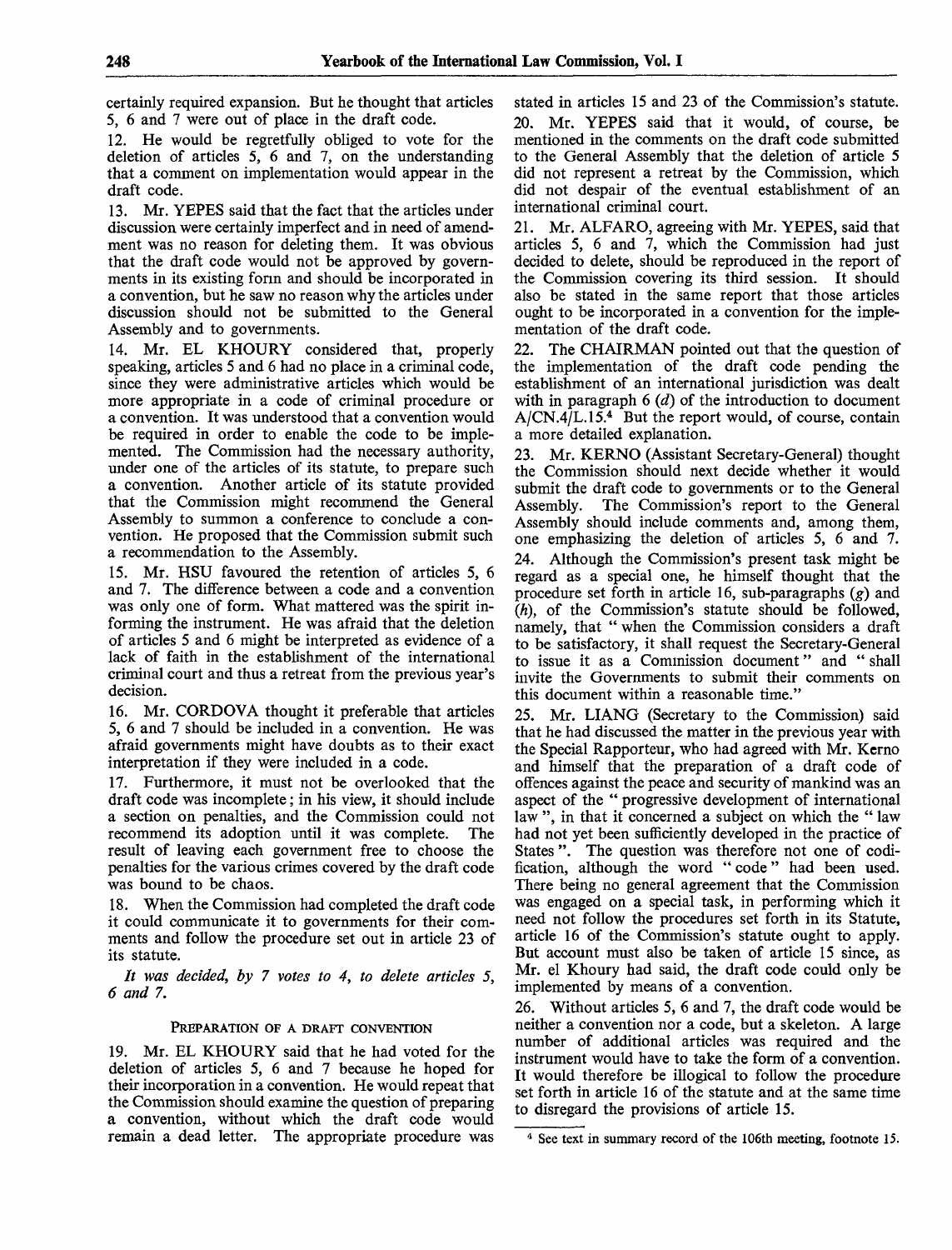27. Mr. HUDSON considered that the preparation of a draft code was, in the General Assembly's view, a special task comparable to the formulation of the Nürn-<br>berg Principles. The Commission had therefore no The Commission had therefore no justification for not dealing with both in the same way. That was why he thought that the practical solution would be to report to the General Assembly, which could submit the draft code to governments if it so desired.

28. He agreed that a fuller comment on implementation was needed than that contained in paragraph 6 *(d)* of the introduction to document  $A/CN.4/L.15$ . He read out a text<sup>5</sup> which might be substituted for paragraph 6 *{d).* His proposal might not fully meet the Commission's requirements; but he was prepared to amend it where necessary.

29. Mr. ALFARO thought that the text proposed by Mr. Hudson, although not quite satisfactory, might be adopted in default of a better. But he was glad that Mr. Liang had drawn the Commission's attention to the fact that article 15 of the statute provided for the preparation of a draft convention. He himself had always been, and still was, in favour of the preparation of a convention for the draft code of offences against the peace and security of mankind. He might add that he had discussed the matter with Mr. Spiropoulos. He was convinced that the document submitted by the Commission to the General Assembly would be much more complete if it took the form of a convention incorporating the draft code.

30. He did not think that in preparing a convention the Commission would be competing with the Committee on International Criminal Jurisdiction, which was to meet at Geneva in August. He therefore considered that the Commission might explore the possibility of preparing a draft convention in accordance with the provisions of article 15 of its statute.

31. Mr. SCELLE, supporting Mr. Alfaro and Mr. Liang, said that in his view the Commission should not leave to the Committee on International Criminal Jurisdiction the task with which it had been entrusted by the General Assembly. The function of that Committee was to establish the international criminal court, that was to say, a purely administrative function. He himself was convinced that the Commission should submit a draft convention to the General Assembly.

32. He also thought that the Rapporteur should state in the report of the Commission covering its third session that the deletion of articles 5 and 6 was in no sense an encouragement to potential criminals to indulge with impunity in all sorts of crimes pending the establishment of a competent international court.

33. He regretted that Mr. Spiropoulos had been unable to attend that day's meeting to defend the draft code which he had prepared.

34. Mr. SANDSTROM said that, since he had voted for the deletion of articles 5, 6 and 7, under the impression that they would appear in the report of the

Commission, he considered the text proposed by Mr. Hudson somewhat unsatisfactory. There was no reason to fear that the Commission might be encroaching on the territory of the Committee on International Criminal Jurisdiction. The danger was greater with respect to The danger was greater with respect to the conference which might be called to prepare the convention for the implementation of the code. But there was nothing to prevent the Commission stating its views on certain principles for incorporation in the convention. It could very well undertake such preparatory work. Indeed, article 15 of its statute instructed it *to* do so.

35. Mr. HUDSON thought that article 5 of the draft code was purely illusory, since not a single State would ever undertake to enact the necessary legislation for the trial and punishment of any of its authorities charged with offences under the code.

36. The solution recommended by Mr. Alfaro struck him as premature. Since there were no means of knowing what the findings of the Committee on International Criminal Jurisdiction would be, the preparation of a convention at that juncture was a practical impossibility, since any convention prepared might have no application. The Commission should therefore avoid taking such a step. The establishment of the Committee on International Criminal Jurisdiction had brought the Commission's efforts in that direction to a halt.

37. Mr. KERNO (Assistant Secretary-General) thought that the Commission should next decide whether the draft code would be submitted to governments or to the General Assembly, that was to say, whether or not the procedure set forth in articles 15 and 16 of its Statute should be applied.

38. He fully shared Mr. Hudson's views as to the purely illusory character of article 5 of the draft code. In practice it was inconceivable that courts would punish their own nationals as international criminals; or if they did do so — for example, in the event of a complete change of government — it would be not in the interest of justice, but for partisan reasons.

39. On the other hand, he did not share Mr. Hudson's view that the findings of the Committee on International Criminal Jurisdiction should be awaited before a convention was prepared. Reversing that argument, it might be claimed that an international criminal court could not be set up so long as no code existed. That had, in fact, been the argument used during the discussions preceding the adoption of resolution 360 B (III).<sup>6</sup> It might perhaps be preferable that the International Law Commission and the Committee on International Criminal Jurisdiction should work along parallel lines.

40. Mr. HUDSON thought that the Commission had already achieved substantial results, since it had prepared a draft code of offences against the peace and security of mankind comprising 4 articles. The situation would be clearer when the Committee on International Criminal Jurisdiction had completed its work.

41. Mr. ALFARO thought that there was nothing in

<sup>6</sup> See para. 69 below.

<sup>6</sup> See *Historical survey of the question of an international criminal jurisdiction,* United Nations publication, sales No.: 1949.V.8, pp. 36-38.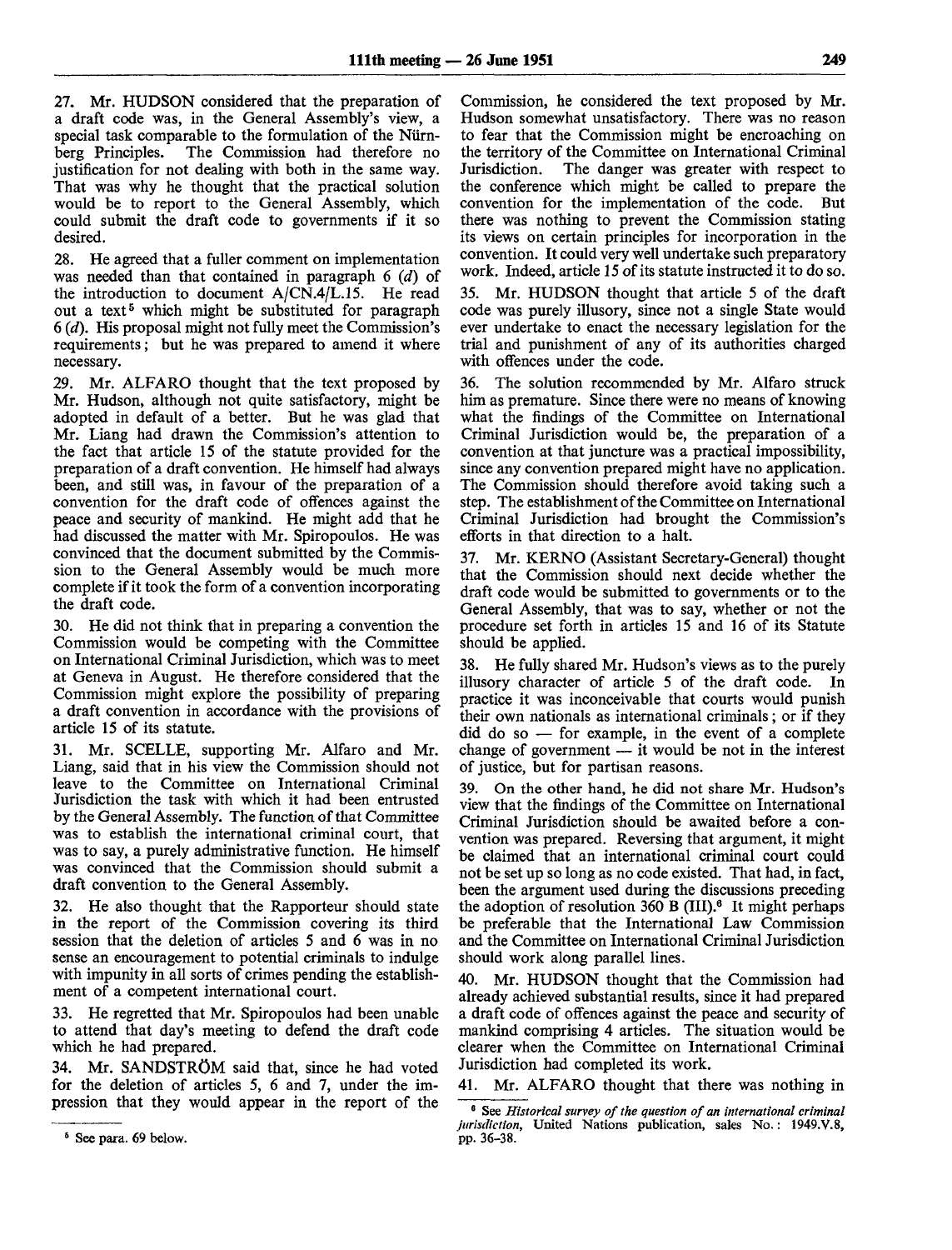common between the task with which the Committee on International Criminal Jurisdiction had been entrusted and the preparation of a convention concerning the implementation of the draft code. There were excellent reasons for the preparation of a convention by the Commission. The Committee had been set up because the International Law Commission had replied in the affirmative to the twofold question whether the establishment of an international criminal court was desirable and possible. The Committee's effort to establish such a court might fail, in which case the Commission would be justified in preparing a draft convention to complete the task which fell to it under resolution 177 (II) of the General Assembly.

42. Mr. CORDOVA thought that it might perhaps be advisable to state in the report of the Commission in its third session that the Commission remained convinced of the desirability of establishing an international criminal court. The Commission might also express the hope that the Committee on International Criminal Jurisdiction would define the competence of such an international criminal court. But provision should be made against the possibility that the Committee on International Criminal Jurisdiction might fail to reach agreement on the establishment of a court. The International Law Commission would then reserve the right to study the question of jurisdiction in order to facilitate the implementation of the draft code.

43. In his view, it was too early for the Commission to consider the question of preparing a convention. All that was required was that the Commission should reserve the right to review the question should the Committee on International Criminal Jurisdiction fail to complete its task.

44. Mr. EL KHOURY pointed out once more that the Commission could follow either the procedure set forth in article 15 of its statute, or that set forth in articles 22 and 23. If the preparation of a Convention could not be considered at that stage, the Commission might at least recommend the General Assembly to convene a conference to conclude a convention, as provided in article 23, paragraph 1 *(d).*

45. Mr. KERNO (Assistant Secretary-General) pointed out to Mr. el Khoury that article 23 concerned procedure for the codification of international law. Before that procedure could be applied, it was necessary first to apply article 21, whose provisions were roughly the same as those of article 16 *(g)* concerning the progressive development of international law.

46. In the progressive development of international law the instrument must necessarily take the form of a convention, whereas the procedure applicable to codification was more flexible.

47. Mr. FRANCOIS shared the doubts of Mr. Hudson, Mr. Kerno and Mr. Córdova as to the possibility of implementing the draft code before an international penal code had been established. Mr. Kerno had pointed to the dangers involved in implementing the code so long as no international criminal court existed. Once the establishment of the latter had been decided, the implementation of the draft code would depend on the form of the court. Should the efforts to establish the court fail, procedure for implementing the code would have to be examined. In the meantime it could only be hoped that the court would be established. The Commission's time might therefore be more usefully employed than in protracted discussion of the implementation of the code. 48. Mr. SANDSTRÖM said that he had been much impressed by the very forceful arguments of Mr. Hudson. 49. Mr. ALFARO said that the question had merited the thorough study which it had just received. It was clear that the majority of the members of the Commission did not think it feasible to submit the draft code of offences against the peace and security of mankind in the form of a convention. He himself did not share that view; but he would fall in with the wishes of the majority, although still convinced that the document submitted by the Commission to the General Assembly would be unsatisfactory.

50. Mr. AMADO was surprised to hear the international criminal court referred to as it if were shortly to become a reality, which, to him, was inconceivable. After reading out the list of the members comprising the special committee, in accordance with resolution  $\overline{489}$  (V) of the General Assembly, he pointed out that certain States had refused to be represented on the Committee.<sup>7</sup> If the Committee was successful in its task and a court was established, the co-operation of countries which were at present deliberately standing aloof from the efforts to create such a court would have to be assured before the court could usefully function.

51. Since it might be several years before an international criminal court was established, the main point was that the members of the Commission should agree to be satisfied with what they had accomplished. He could not believe that the mere addition of four of five articles to the draft code would mean that an important contribution had been made to the progressive development of international law.

52. Nor did he consider that the question before the Commission related to the codification of international law. It was, in fact, an entirely new problem. The article of the statute which applied was therefore article 16. 53. Mr. YEPES regretted that Mr. Alfaro was not pressing a formal proposal that the Commission proceed to prepare a convention. He himself did not wish to submit such a proposal, but was sorry that the Commission was missing an opportunity to take a step forward. 54. Mr. EL KHOURY thought that, from the point of view of the practice of States, since the States Members of the United Nations had confirmed the Niirnberg Principles, <sup>8</sup> the Commission's task might be regarded as relating to the codification of international law, so that the Commission might follow the procedure set forth in article 23 of its statute.

The CHAIRMAN thought that a decision on the question was unimportant, since, at all events, the draft

<sup>7</sup> See *Official Records of the General Assembly, Fifth Session, Sixth Committee,* 246th meeting, paras. 1-29.

<sup>8</sup> General Assembly resolution 95 (1), of 11 December 1946.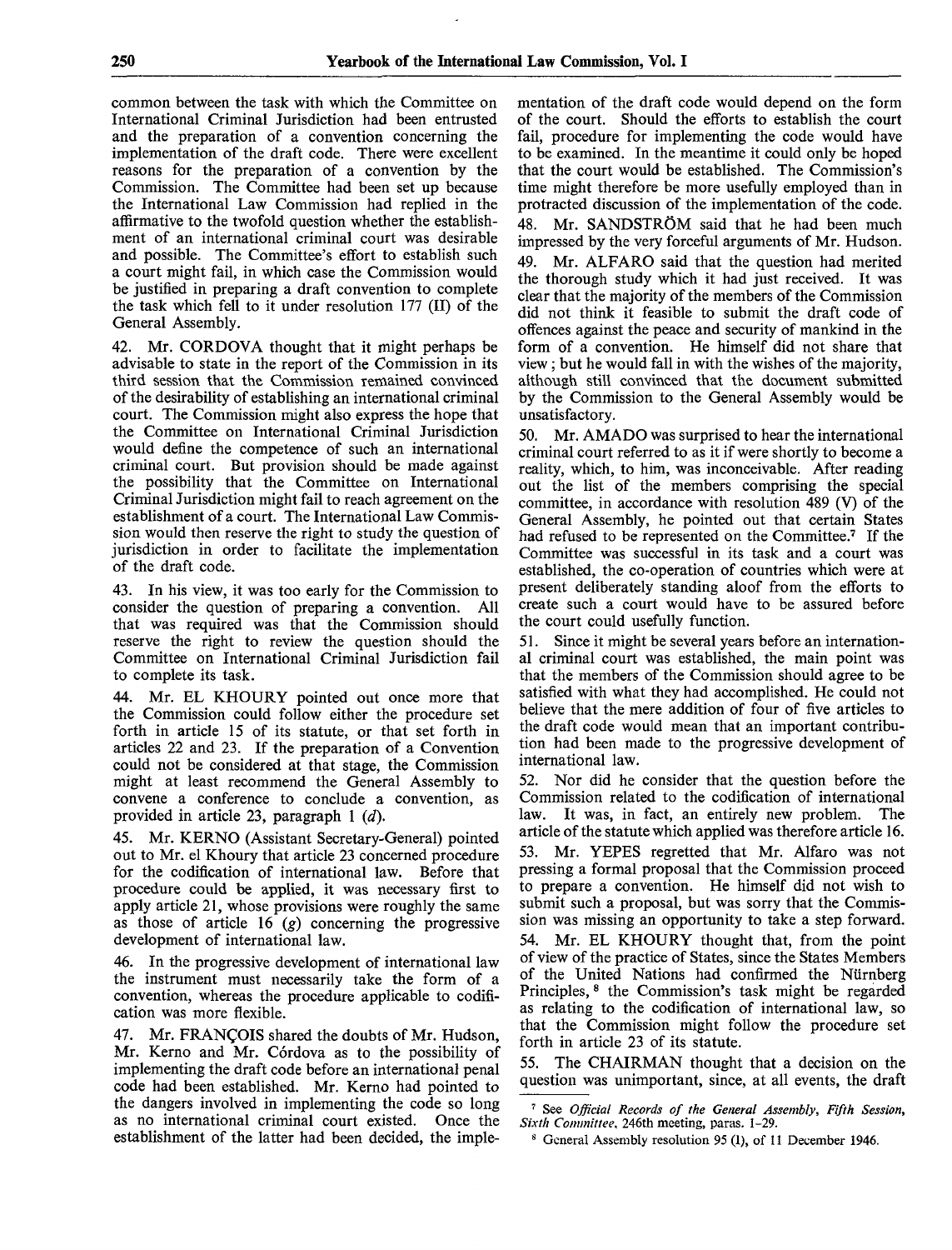code must be communicated to States, either under article 16 *(h)* or under article 21.

56. Mr. HUDSON said that the formulation of the Nurnberg Principles had not been communicated to States. The Commission could follow the same procedure with the draft code.

57. Mr. CORDOVA pointed out that, by resolution 177 (II), the General Assembly had directed the Commission to formulate the principles of international law recognized in the Charter of the Nurnberg Tribunal and in the judgment of the Tribunal and to prepare a draft code of offences against the peace and security of mankind. It would therefore appear that the same procedure should be followed in regard to the draft code as in regard to the formulation of the Nurnberg Principles. 58. Should the Commission consider that the question was one relating to the progressive development of international law, the article of its statute which was applicable was clearly article 16. But in that case the Commission had not observed the terms of article 16  $(c)$ , in that it had not circulated a questionnaire to governments and had not invited them to supply data and information.

59. The CHAIRMAN said that governments had been invited to transmit their comments on a draft code. Furthermore, he thought it would be illogical if the Commission did not regard the preparation of a draft code as a special task with which it had been entrusted, as it had done in the case of the formulation of the Nurnberg Principles, since it had been requested to carry out both tasks by one and the same resolution of the General Assembly.

60. Mr. AMADO said that, although only a few governments had transmitted their comments, the information they had supplied was at any rate full of interest.

61. Mr. YEPES was in favour of communicating the draft code to governments; he thought that the provisions of article 16 must be applied, although that would not prevent the Commission from communicating the draft code to the General Assembly.

62. Mr. HUDSON thought that the draft code would, at all events, be communicated to governments.

63. Mr. LIANG (Secretary to the Commission) considered that the formulation of the Nürnberg Principles, which had already been confirmed by the General Assembly, was a question relating to the codification of international law. On the other hand, the purpose of preparing a draft code was to produce an instrument which would impose obligations on the States accepting it, so that it might be considered as a question relating to the progressive development of international law, the more so since the General Assembly had adopted no formal decision on the Nurnberg Principles, but was awaiting the findings of the Commission in regard to the draft code. He could see nothing illogical in dealing differently with the two questions.

64. The CHAIRMAN said that the practical effect of any differences was almost nil, except that the transmission of the draft code to States rather than to the General Assembly would delay its possible adoption. 65. Mr. HUDSON inferred that the question would remain on the agenda for another year.

*66.* The CHAIRMAN asked the Commission to decide whether the draft code should be sent to States or to the General Assembly.

67. Mr. HUDSON moved that it be transmitted to the General Assembly.

*By 10 votes to none with 1 abstention, it was so agreed.*

68. Mr. YEPES said that, although he had abstained from voting, he had also requested in his proposal that the draft code be sent to the General Assembly.

INTRODUCTION *(resumed from the 106th meeting)*

PARAGRAPH 6 *(d)* (A/CN.4/L.15) *(paragraph 58* (d) *of the* " *Report*") *(resumed from the 106th meeting)*

69. Mr. HUDSON proposed the substitution of the following text for paragraph 6 *(d)* of the introduction to document  $A/CN.4/L.15:$ <sup>9</sup>

" In the preparation of this draft code, the Commission has not considered itself called upon to deal with the various methods by which it may be given binding force. It has therefore refrained from drafting an instrument for implementing a code. The offences set forth are characterized in article 1 as international crimes. Hence, the Commission has envisaged the possibility of an international tribunal for the trial and punishment of persons committing such offences. As the General Assembly has set up a special committee to prepare draft conventions and proposals relating to the establishment of an international criminal court, the Commission has refrained from anticipating the work of that committee.

" Pending the establishment of a competent international criminal court, a transitional measure might be adopted providing for the application of the code by national courts. Such a measure would doubtless be considered in drafting the instrument by which the code would be put into force."

70. Mr. ALFARO, paying tribute to the excellence of Mr. Hudson's proposal, suggested that the concluding words of the first paragraph of the proposal be amended to read: ".. . the Commission has sought to avoid anticipating the work of that committee." He thought that there could be no question of anticipating the work of the committee. The tasks of the Commission and the committee were different.

71. He might add that he considered it preferable to state that the Commission " has considered it advisable before taking any further action on this subject to await the results of the work of that committee."

72. Mr. HUDSON said that Mr. Alfaro's proposal seemed to suggest that the Commission would review the question. He himself had sought to avoid explaining why the Commission could not include in the code a provision concerning the international criminal court.

<sup>&</sup>lt;sup>9</sup> Sec para. 28 above.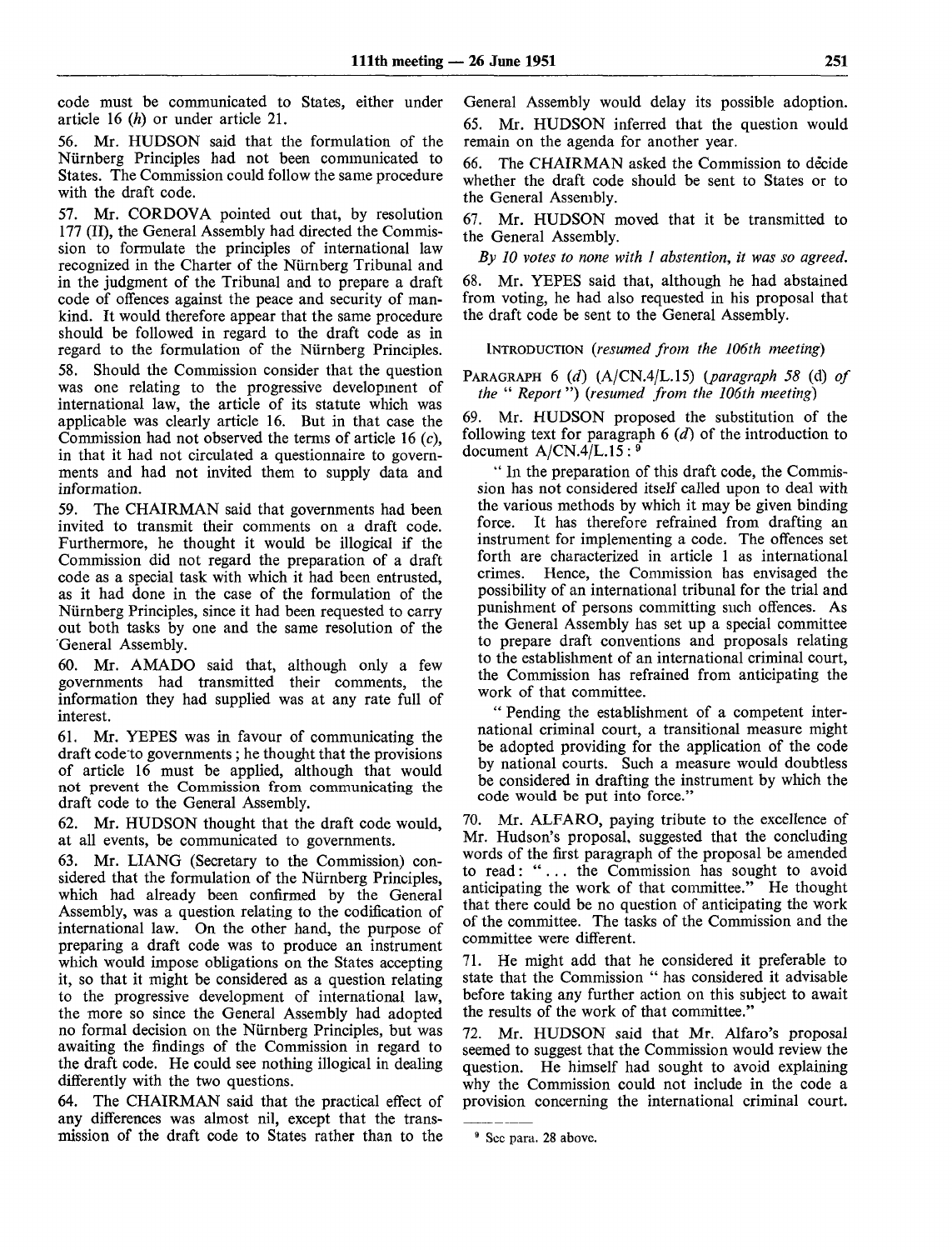73. Mr. HSU asked whether there was any objection to the deletion of the last sentence of the first paragraph of Mr. Hudson's proposal.

74. . Mr. HUDSON proposed as an alternative:

" Note has been taken by the Commission of the General Assembly's decision to set up this committee."

75. Mr. CORDOVA thought Mr. Hudson's alternative proposal would give the impression that the committee was to settle the problem. If it did not do so he wondered what steps the Commission would take to implement the code. He suggested a statement to the effect that the Commission reserved the right to review the question. A text on the lines of that proposed by Mr. Alfaro could be added.

76. Mr. HUDSON thought that the problem should be left to the General Assembly, to which it had been submitted, until such time as the Assembly decided to refer it to the Commission.

77. Mr. KERNO (Assistant Secretary-General) said that a minor amendment to the text proposed by Mr. Alfaro might cover the point raised by Mr. Hudson. The might cover the point raised by Mr. Hudson. sentence might run:

" The Commission thinks it advisable to await the results of the work of that committee before any action is envisaged."

78. Mr. CORDOVA said that the Commission was actually telling the committee that the latter should do the work.

79. Mr. EL KHOURY said that the task was one for the Commission, which should ignore the existence of the committee. The establishment of implementation The establishment of implementation procedure was linked with the drafting of the code. The adoption of the text proposed would mean that the Commission was depending on the committee to give the code binding force. He thought that the Commission should perform its task and not make it dependent upon the work of the committee.

80. At the request of Mr. HSU, Mr. HUDSON read out the following amendment which he proposed to the last sentence of the first paragraph of his original proposal.

" The Commission has taken note of the action of the General Assembly in setting up a special committee to prepare draft conventions and proposals relating to the establishment of an international criminal court."

The CHAIRMAN explained that the second paragraph of Mr. Hudson's proposal remained unchanged.

*The redraft proposed by Mr. Hudson was adopted as amended.*

82. Mr. YEPES asked why the text adopted referred only to the " possibility " of setting up the international criminal court when the Commission had considered its establishment as both possible and desirable.

83. The CHAIRMAN replied that only the possibility of its establishment should be mentioned in that paragraph.

84. Mr. HUDSON explained that he had intended to state that the crimes enumerated in article 1 were international crimes, which explained the proposal to set up an international court. That was a logical sequence.

85. Mr. YEPES did not press his point.

TEXT OF THE DRAFT CODE *(resumed)*

ARTICLE ON PENALTIES *(article 5 in the text of the "Report")*

86. Mr. SANDSTRÖM thought that an article on penalties, perhaps providing that the latter should be left to the discretion of the judge, ought to be added to the draft code, for psychological reasons.

87. Mr. ALFARO said that he was unreservedly in favour of Mr. Sandström's proposal. During the previous year he had more than once had occasion to draw the Commission's attention to a criticism levelled at the judgment of the Nurnberg Tribunal, namely, that it had violated the well-known principle of criminal law: *nulla poena nullum crimen sine lege.* He had already stated that there were several arguments in favour of the inclusion in the penal code of an article concerning penalties since a code was called " penal " because it laid down penalties for crimes. He thought that the Commission might at least fix a maximum penalty, for example, imprisonment for life, or use the phrase " any penalty awarded by the Court".

88. He would repeat that an international penal code should include the penalties applicable to international crimes.

89. Mr. EL KHOURY agreed. There could be no penalties without an appropriate text. If penalties were not provided, the court, if established, would be impotent. The Nurnberg Charter had authorized the Tribunal to fix penalties. The Commission might give the international court the same authority. A minor amendment, designed to remedy an omission, would suffice. A provision of that nature should be adopted, at least so far as concerned the main penalty provided by the Nurnberg Charter. In his view, a code that did not include penalties was incomplete.

90. Mr. FRANCOIS thought that it would be extremely difficult to lay down the penalty for every crime. Mr. Sandström thought that the fixing of the penalty should be left to the judges. That was a question of principle, and it must be decided whether the intention was to allow the judges to fix the penalty in every case. Mr. Alfaro had said that not only should the maximum penalty be fixed, but that it should be stated that there could be no question of the death penalty. In his own view, the maximum penalty should be death, since the crimes concerned were so serious that death would not be too severe a punishment for them.

91. He wondered what point there was in stating that the death penalty was the maximum penalty. In order to fix the appropriate penalty for every offence it would be necessary to have the opinion of specialists in international penal law — and the Commission included only one in its number.

92. What had to be decided was whether there should be a penalty for each offence or whether the fixing of the penalty in each case should be left to the judges. If the latter alternative were adopted, he did not see how penalties could be included in the code.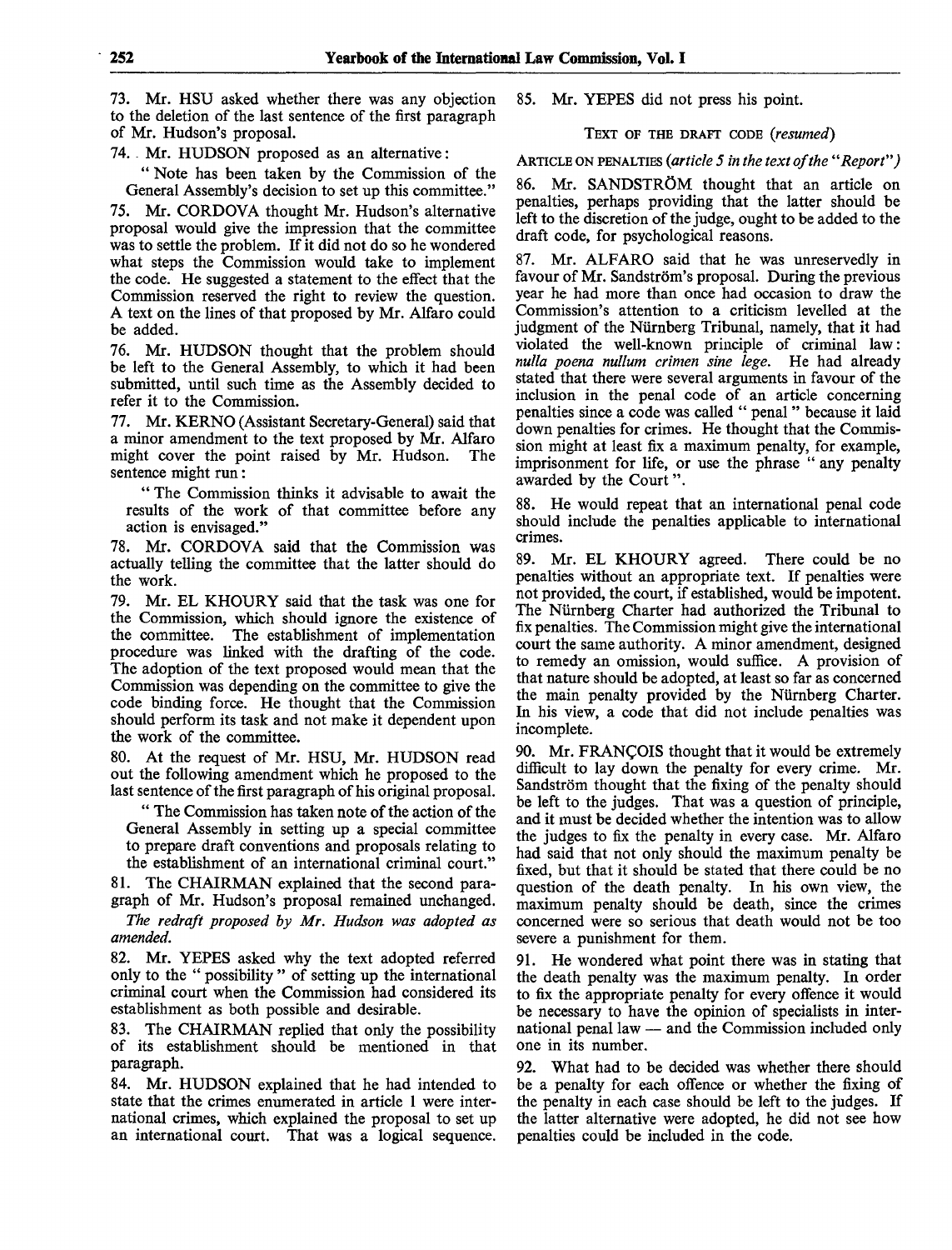93. Mr. CORDOVA proposed the following new article:

" The penalty corresponding to the offences enumerated in this code shall be determined by the court which shall have jurisdiction to try and condemn the individuals found guilty of having committed an international crime."

94. The article which he proposed therefore provided for punishment without stating its nature, which would be very difficult.

95. Mr. SANDSTRÖM read out article 27 of the Niirnberg Charter, as follows:

" The Tribunal shall have the right to impose upon a defendant, on conviction, death or such other punishment as shall be determined by it to be just."

96. Mr. SCELLE thought that penalties could not be omitted from a penal code. He was well aware of the current movement in favour of a return to the principle of *nulla poena sine lege.* That principle had not been followed at Niirnberg, nor could it have been followed, otherwise the guilty could never have been punished. A formula might be adopted pending the insertion in the draft Code of a more precise provision concerning the penalty for each crime. It might, for example, be stated that the international court could fix the penalty in each case.

97. He regarded the proposal submitted by Mr. Sandström, Mr. Alfaro and Mr. Córdova as logically defensible. The question was whether the Commission wished to produce a true code or merely to enunciate general principles.

98. Mr. HUDSON thought that a decision was difficult so long as the nature of the relevant provision in the statute of the international court was unknown. Furthermore, if national courts were competent, the question of the death penalty arose. Brazil, for example, had abolished capital punishment and refused to extradite a criminal to a country where it was in force. The proposed statement would therefore be valueless. He thought that the Commission ought not to touch the question of implementation of the code.

99. Mr. AMADO wished to point out since specialists in penal law had been mentioned, that none of them applied the same canons to political crimes as to other crimes. The principle of *nulla poena sine lege* applied to common law crimes. Nor should it be overlooked that the object of the penalty was not the same for political as for common law crimes. An anarchist or a communist could not be re-educated. That was why the statute of the French Supreme Court, which was a model of its type, stipulated no penalties, but left them to the appropriate court.

100. The crimes of the Nazis had exceeded the wildest imagination and ordinary penalties could not be applied to men committing such crimes.

101. He would suggest an attitude of extreme caution on the question. The Commission could await the establishment of the international criminal court or include in the draft code an article based on article 27 of the Niirnberg Charter, such as had been proposed by Mr. C6rdova.

102. Mr. CORDOVA thought that there were two possibilities. International crimes would be punished either by an international court or by national law. It was impossible, in either case, to specify the penalties for such crimes. Capital punishment might be in force in one country, and not in another. It would be regrettable to draft a code and not to state that the fact that it ought to provide penalties had been considered by the Commission. Mr. Hudson's criticism was equally applicable to the enumeration of crimes. A penal code consisted of two main parts, namely, the definition of the crimes and the determination of the penalties. It would be pointless to enumerate crimes without mentioning penalties.

103. Mr. AMADO said that national laws which did not provide for the death penalty could be amended. He was convinced that, in view of the enormity of the crimes concerned, States would be prepared to provide the death penalty. For philosophical reasons connected with the concept of educative or corrective penalties, no State would refuse to incorporate the death penalty in its domestic legislation as a punishment for crimes of the character concerned.

104. The difficulty was to fix a penalty for the individual guilty of the crime. A uniform penalty without A uniform penalty without gradations was unthinkable. It would be very difficult to fix the penalty for invasion of the territory of a State or for fomenting civil war. He considered that it was too early at that stage to attempt to fix penalties; but the Commission could make a recommendation. Nor did he believe that the Commission should fix a maximum penalty. A provision similar to article 27 of the Nurnberg Charter might be acceptable.

105. Mr. YEPES said that the extreme delicacy of the problem was no reason for avoiding a decision. The work of the Commission would be incomplete if it were left as it stood. The Commission must state that the acts enumerated deserved punishment. While it was impossible to fix a penalty for every crime, the proposals submitted by Mr. Sandström and Mr. Córdova were acceptable. Mr. Hudson had objected that certain States had abolished capital punishment and refused to extradite criminals who were likely to be executed. Capital punishment had been abolished in Colombia on philosophical grounds, and if it was still in force in the State requesting extradition the latter was only granted on condition that the death penalty was commuted. In his view, that objection ought to be disregarded.

106. Mr. ALFARO agreed with Mr. Amado. The same canons could not be applied to political crimes as to common law crimes. In the case of political crimes the modern penologist's view that the aim of punishment was to rehabilitate the criminal could not be entertained. Citizens were entitled to defend themselves against dangerous individuals who committed political crimes. It was therefore natural for the State to impose a penalty which would eliminate such men and make it impossible for them to disturb international life.

107. For him the principle of *nulla poena sine lege*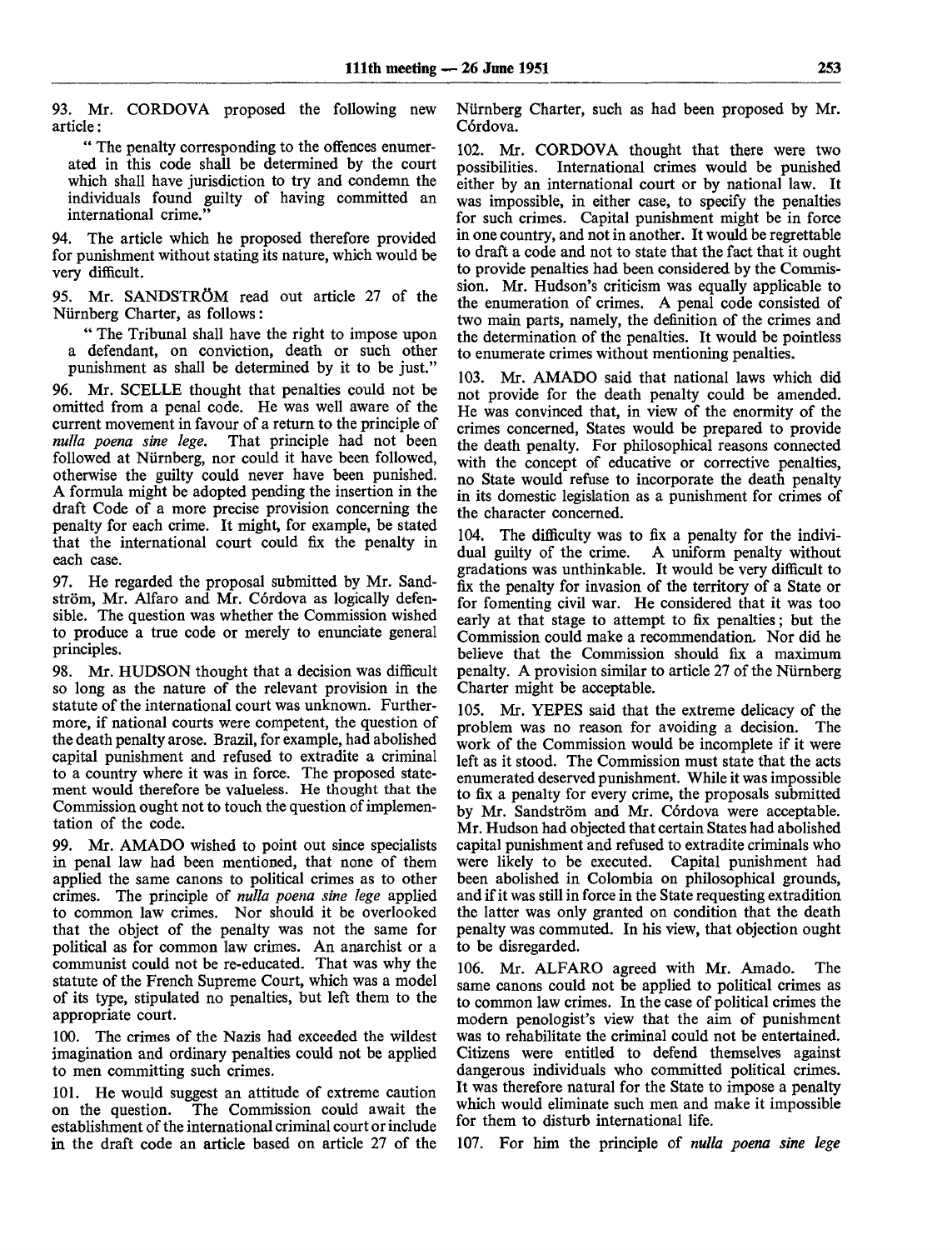remained applicable and it should not be disregarded in a penal code drafted by a Commission which numbered a distinguished penologist among its members. The omission of penalties from the code would be a retrograde step as compared with the Niirnberg Charter. Of course, in the cases tried at Nurnberg the penalty had not existed before the crimes; but it had been established. A decision could be taken subsequently as to whether the penalty should be the death penalty or imprisonment for life. A very flexible type of penalty should be established in order to enable the verdict of the court to be adjusted to the degree of guilt of each defendant.

108. If the Commission stated that the penalty for all such crimes would be the death penalty, or any lesser penalty that justice might require, the criminals would know that they were risking the death penalty, but the court would not be bound by a hard-and-fast provision. He thought the Commission would find itself in a very awkward position if it went back on the Nurnberg Charter and omitted all reference to penalties.

109. He did not much favour the idea that the court should decide the penalty, since that was an unusual provision in penal law. There should be a reasonable relationship between the penalty and the crime.

110. He thought that the Commission should agree in principle to adopt an article stipulating penalties. The choice between the death penalty and imprisonment for life could be made later. The penalty for a minor offence could be fixed by the court, since it would have the right to impose a lighter penalty.

111. Mr. SCELLE thought that Mr. Córdova's proposal should perhaps state that the solution recommended was provisional and would only apply pending the fixing of a penalty for each crime, because the principle of *nulla poena sine lege* was endorsed in the Universal Declaration of Human Rights. Consequently, if the proposal were adopted as it stood it would contradict the Declaration. An article was absolutely essential; for a code that enumerated crimes without providing penalties for them was purely theoretical.

*It was decided, by 8 votes to 2 with 1 abstention, that an article on penalties be included in the draft code.*

112. The CHAIRMAN then requested the Commission to decide what form the article should take and referred to the proposal submitted by Mr. Córdova.<sup>10</sup>

Mr. CORDOVA explained that the text he had proposed should appear as a separate article at the end of the code.

114. Mr. AMADO said that, if Mr. Córdova's text were adopted, the Commission would again have to face the problem which had arisen in connexion with article 5. Pending the establishment of an international criminal court the penalties for the crimes concerned would be those stipulated in national penal codes. Since the Commission had adopted the principle that penalties should be included in the draft code, the nature of the penalties must be stated.

115. Mr. CORDOVA said that the Commission should not make the mistake for which the Nurnberg Tribunal had been blamed.

116. Mr. AMADO replied that the code had not existed at the time of the Tribunal.

117. Mr. CORDOVA agreed that it should be left to judge to award a penalty commensurate with the gravity of the offence, which could be done by fixing a maximum penalty.

118. Mr. AMADO asked who would apply the penalty.

119. Mr. CORDOVA replied that it would be awarded by the international court, if competent, otherwise by the national court.

120. Mr. FRANÇOIS, referring to Mr. Córdova's remark that the Commission should not fall into the error committed at Nurnberg and ignore the principle of *nulla poena* . . ., pointed out that there was a cardinal distinction. The Commission had now established the law; what it had not yet done was to fix the penalties and delegate the task of awarding them. It would not be contrary to the principle of *nulla poena*... to adopt a rule of the type proposed by Mr. Córdova. He disagreed with Mr. Scelle's observation that the adoption of Mr. Córdova's proposal would be contrary to the Universal Declaration of Human Rights.

121. Mr. CORDOVA thought that, in fact, if the maximum penalty were fixed the principle of *nulla poena .. .* could not be invoked. The judge would adjust the penalty to the gravity of the crime.

122. Mr. SCELLE said that his opinion on Mr. Córdova's proposal had been expressed because the basic aim of the principle of *nulla poena.. .* was clearly to prevent the court fixing an arbitrary penalty. Once the code was adopted the principle of *nullum crimen sine lege* would be respected, but not so the principle of *nulla poena. . .*

123. He suggested the addition to the text proposed by Mr. Córdova of a reservation in the following terms:

" Pending the inclusion in the code of a penalty for each crime the court shall be competent to choose the penalty."

124. The whole procedure would, of course, be provisional ; but it had been followed already and could be followed again. If the principle of *nullum crimen* were strictly applied, a person convicted of a new crime could not be punished. The Nurnberg Tribunal had been obliged to adopt the decisions which it had adopted, because otherwise it would have been impossible to punish war crimes. He would welcome a provisional reservation on the matter. The objective was to ensure that there was a specific penalty for every crime. The Commission could not fix the penalties, because in doing so it would be exceeding its duty, and also because there was only one penologist in the Commission, namely, Mr. Amado. The adoption of the reservation which he proposed would meet the objection which had been raised. 125. Mr. SANDSTRÖM wondered whether it would actually meet every objection. The Commission would be blamed for not -fixing penalties.

<sup>&</sup>lt;sup>10</sup> See para. 93 above.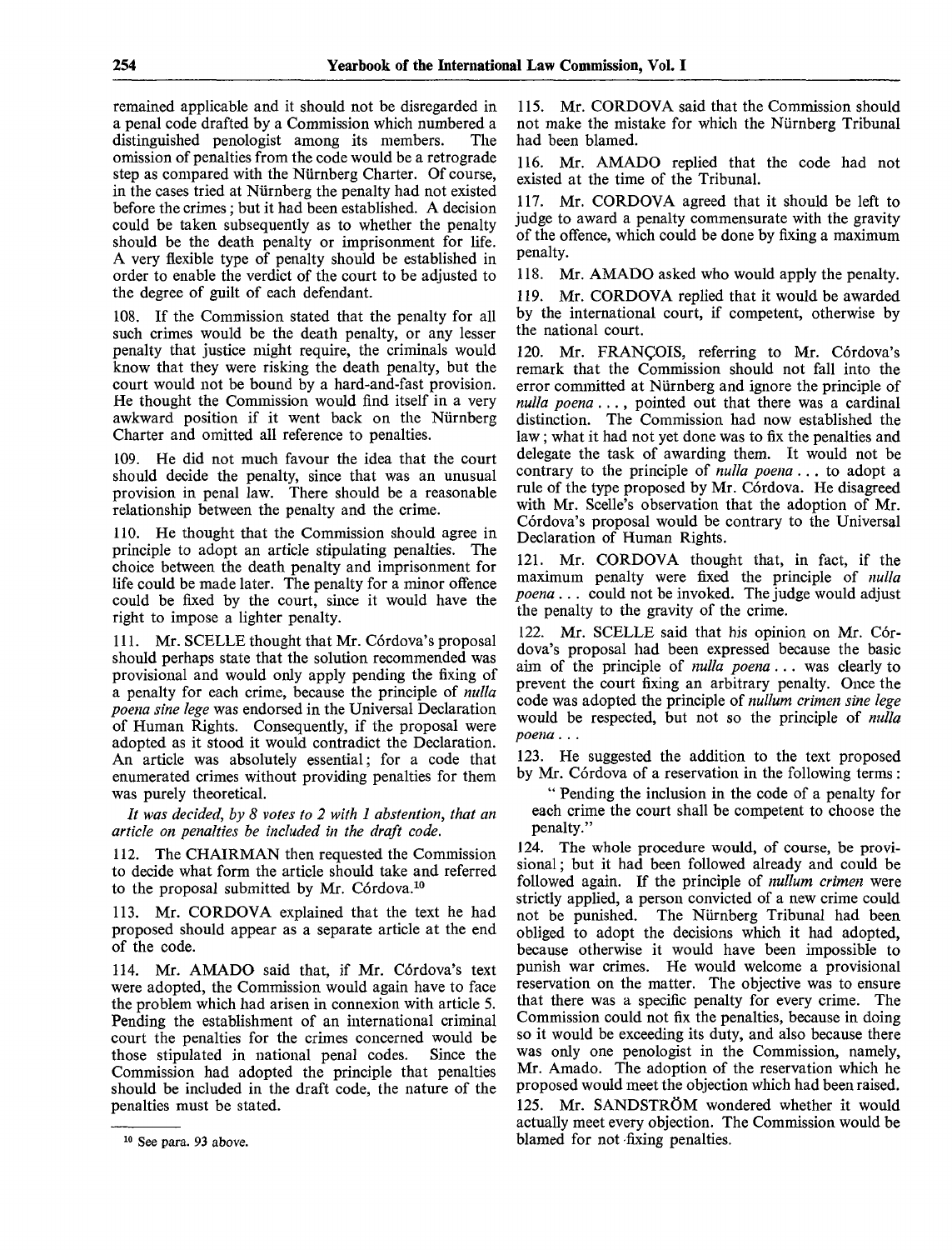126. Mr. SCELLE explained that the reservation which he had in mind would state that, pending the inclusion in the code of a penalty for each crime, the Commission left to the court the task of fixing the penalty.

127. Mr. CORDOVA said that the problem was to avoid coming into conflict with the principle of *nulla poena*... He proposed the addition of the following words to his text:

" according to the gravity of the criminal act and also taking into account that the maximum penalty to be imposed shall be the death penalty (or imprisonment for life)."

128. Failure to lay down the maximum penalty would contradict the principle of *nulla poena .*..

129. Mr. EL KHOURY said that he was opposed to fixing either a maximum or a minimum penalty. He proposed the addition to the text proposed by Mr. Cordova of the following sentence:

" In determining the penalty the Court shall take into consideration the gravity of the crime and the corresponding national penal code in force."

130. The CHAIRMAN asked what was meant by the " corresponding . . . code".

131. Mr. EL KHOURY replied that what was meant was the provisions of the code in respect of, for example, murder or arson.

132. Mr. AMADO said that Mr. Hudson had been good enough to put into English the proposal which he himself intended to submit, as follows :

" Pending the establishment of a competent international criminal court, the penalty for any offence defined in this code shall be that fixed by the national law applied ".

133. So far as concerned the principle of *nulla poena* — which had never been known in Rome, although stated in Latin — the crimes under consideration could not be punished in the various countries if it were applied. If armed bands killed someone their members could be punished for murder. That was a crime covered by the penal code; but certain political crimes were, of course, not covered by national codes, which showed the complexity of the question.

134. Mr. ALFARO proposed the substitution, for the words " by the national law applied " in Mr. Amado's proposal, of the words : " by the national penal code of the country in which the crime has been committed."

135. Mr. AMADO pointed out that in the case of genocide, which was an international crime, one article of the appropriate Convention provided that the person responsible would be punished by the national courts. The question was somewhat similar.

136. Mr. KERNO (Assistant Secretary-General) said that he was trying to imagine what penalty was prescribed in any national legislation for the international crime of annexation or the crime of preparing to use armed force. Genocide corresponded to murder; but national codes contained no provisions in respect of many other international crimes.

137. Mr. AMADO said he would point out to Mr. Kerno that the draft code contained a provision to the effect that States adopting the code should enact the necessary legislation.

138. Mr. HUDSON observed that, since the wording of the text must conform to that used elsewhere, it should be given careful study. He proposed the following amendment to the text submitted by Mr. Cordova:

" The penalty for any offence enumerated in this code shall be determined by the tribunal exercising jurisdiction over an individual accused of the offence "

139. Mr. CORDOVA thought that the Commission should perhaps decide whether to mention the maximum penalty or not.

140. Mr. HUDSON suggested the following wording: ".. . taking into account the gravity of the act and limiting the maximum penalty to death."

141. Mr. EL KHOURY said that no maximum penalty should be stated. The death penalty was essential in certain cases, but not so in others. He thought it should be left to the court to fix the penalty.

142. Mr. FRANCOIS said that failure on the part of the Commission to prescribe the death penalty would suggest that it disapproved of the penalties imposed by the Nürnberg Tribunal.

143. The CHAIRMAN thought that the text should close with the words "taking into account the gravity of the act".

144. Mr. ALFARO agreed with Mr. Scelle that to state that the court would fix the penalty would be a contradiction of the principle of *nulla poena.* If the Commission decided not to prescribe the maximum penalty, he would support Mr. Amado's proposal. He proposed the following text:

" For these crimes, pending the establishment of a competent international criminal court, the penalty shall be that set forth in the penal code of the territory where the crime has been committed."

145. Mr. AMADO thought that the members of the Commission would find it extremely difficult to justify, in the eyes of their fellow jurists, their rejection of the traditional principle, which was accepted both in theory and, in practice, that determination of the penalty should be left to the judge.

146. Mr. KERNO (Assistant Secretary-General) pointed out that the principle of *nulla poena* was best known in the legal systems of Continental Europe and Latin America, and less known in the Anglo-Saxon countries. The principle applied except where the law gave the judge the right to fix the penalty; that was an exception to the rule.

147. Mr. SCELLE pointed out that Mr. Amado had observed that it also applied to the Supreme Court in France.

148. Mr. HUDSON asked whether the principle was not *nullum crimen sine lege.*

149. The CHAIRMAN said that Mr. Scelle apparently drew a distinction. So far as he (the Chairman) was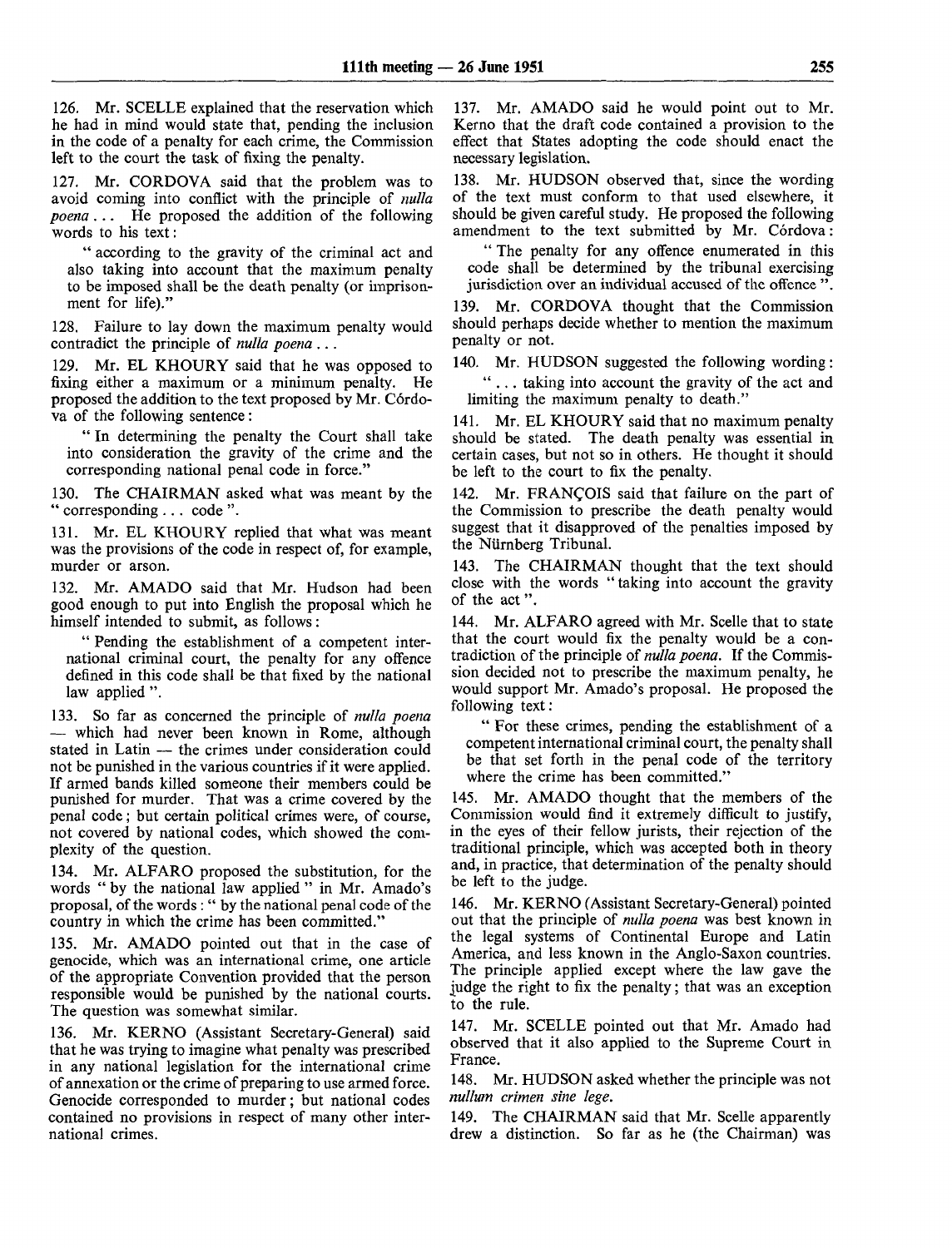concerned, he thought it was two ways of expressing the same idea.

150. Mr. HUDSON said that there could be no guilt if there were no law already in force which made commission of the act a crime. If that was the interpretation of the principle, the Commission had conformed to it by defining the crimes in article 2. The code constituted a basis in enabling persons who had committed certain acts to be tried. Having defined the crimes in the draft code, the Commission could stop there and claim that the principle had been applied.

151. Mr. SCELLE said that that was the French interpretation of the principle.

152. The CHAIRMAN drew attention to the following amendment to the end of Mr. Córdova's text, proposed by Mr. Hudson:

".. . exercising jurisdiction over the individual accused, taking into account the gravity of the offence ".

153. Mr. EL KHOURY reminded the Commission that he had proposed the addition of the words:

" and the corresponding national penal code in force ".

The code referred to was that of the country in which the crime had been committed.

154. Mr. HUDSON said that Mr. el Khoury's proposal would mean a return to the territorialization of crime, 155. Mr. SANDSTRÖM proposed the addition of the following words:

" Capital punishment may be imposed if the offence requires it".

156. The CHAIRMAN said that such a provision would cause difficulties for countries which had abolished capital punishment.

*Mr. el Khoury's amendment was rejected.*

157. Mr. ALFARO said that he was in favour of the principle contained in Mr. el Khoury's amendment, but not of its wording.

*Mr. Sandstrom's amendment was rejected by 5votes to 4.*

158. Mr. ALFARO proposed the addition of the following words to Mr. Cordova's text:

"The maximum penalty should be imprisonment for life ".

*Mr. Alfaro's amendment was rejected by 8 votes to 1.*

159. Mr. AMADO recalled his proposal, as follows: " Pending the establishment of a competent international criminal court, the penalty for any offence defined in this code shall be that fixed by the national law applied."

160. Mr. SANDSTRÖM asked what national law was meant.

161. Mr. AMADO explained that States accepting the convention would have to enact legislation in conformity with it. If the international criminal court was established it would apply the penalty prescribed in the amendments to the national codes.

162. Mr. HUDSON pointed out that adoption of Mr. Amado's text would entail the reinsertion of article 5

in the draft code. Mr. Amado's proposal was incomprehensible without article 5, which had been rejected.

163. Mr. YEPES supported the amendment proposed by Mr. Amado, since he had voted in favour of article  $\ddot{5}$ , which, in his view, should have been adopted.

164. Mr. AMADO said he would not press his proposal to a vote.

165. The CHAIRMAN reminded the Commission of the amended text of Mr. Córdova's proposal:

" The penalty for any offence defined in this code shall be determined by the Court exercising jurisdiction over the individual accused, taking into account the gravity of the offence."

166. Mr. YEPES asked whether it was enough that an individual should be accused, and proposed the substitution for the word " accused " of the words " found guilty ".

167. The CHAIRMAN observed that the courts exercised jurisdiction, not over individuals found guilty, but over individuals accused. The words might be " individuals accused of a crime ".

168. Mr. HUDSON thought that the end of Mr. Córdova's proposal should read: "taking into account the gravity of the *act*".

*Mr. Cordova's proposal, as amended, was adopted by 6 votes to 2 with 3 abstentions.*

169. The CHAIRMAN said that he had abstained from voting because he thought that the proposal was out of place at that point.

170. Messrs. HUDSON and AMADO explained that they were opposed to the text.

## INTRODUCTION *(resumed)*

PARAGRAPH 1 OF THE INTRODUCTION *(resumed from the 106th meeting)*

171. The CHAIRMAN suggested that the Commission discuss the following redraft submitted by Mr. Hudson for paragraph 1 of the introduction:

" 1. By its resolution 177 (II), of 21 November 1947, the General Assembly decided

' To entrust the formulation of the principles of international law recognized in the Charter of the Nurnberg Tribunal and in the judgment of the Tribunal to the International Law Commission, the members of which will, in accordance with resolution 174 (II), be elected at the next session of the General Assembly;

and directed the Commission to:

\* *(a)* Formulate the principles of international law recognized in the Charter of the Nurnberg Tribunal and in the judgment of the Tribunal, and

' *(b)* Prepare a draft code of offences against the peace and security of mankind, indicating clearly the place to be accorded to the principles mentioned in sub-paragraph *(a)* above.'

" In 1950, the International Law Commission reported its formulation under (a) to the General Assembly. By its resolution 488 (V), of 12 December 1950, the General Assembly invited the Governments